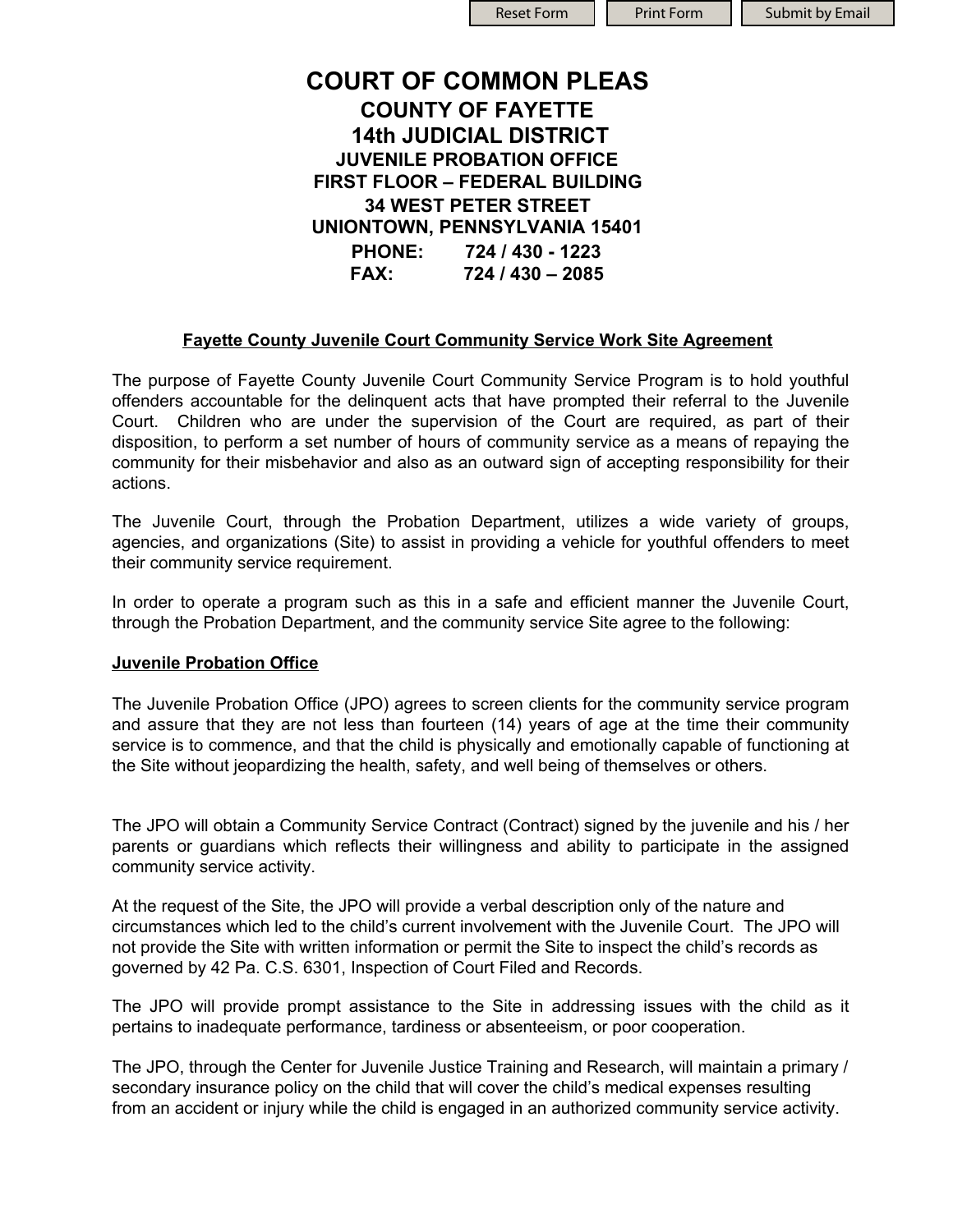The JPO, through the County of Fayette, will maintain a liability insurance policy that will insure the activities of the professional staff of the Juvenile Probation Office for their actions or activities as it applies to the within Community Service Program and also provide coverage for any accidental damages or injuries that the child may cause while participating in an authorized community service activity at the Site. **It should be noted that the Site would not be included as an additional named insured on the County's liability insurance policy.**

#### **Community Service Site**

The Site agrees to provide direct supervision over children assigned to perform community service at their location. The Site also agrees to provide a safe environment whereby the child can perform their community service requirement and to assign tasks to the child that meet their abilities and which do not conflict with the Child Labor Laws of Pennsylvania, an abstract of which are attached hereto.

The Site agrees to maintain accurate records as it pertains to the child's attendance and hours of community service performed and report the same to the Probation Department when requested.

The site supervisor agrees to provide an orientation that will describe and or demonstrate to the child what duties will be required of them while performing community service at the Site.

The staff at the Site agrees to treat the children assigned to them for community service in a cordial manner, or in such a manner that will make the experience a positive one for all parties involved.

The Site agrees to promptly advise the Probation Department of any unusual occurrences or problematic behaviors involving the child assigned to them for community service, with said reports to be forwarded to the child's supervising probation officer or the Community Service Coordinator.

The Site agrees to maintain complete confidentiality as to the reason for the child's current or prior involvement with the Juvenile Court.

The Site agrees to maintain liability insurance coverage in a sufficient amount to protect its interests in the event of a claim for injuries to be made by the child, his parents or guardians resulting form negligence on the part of the Site.

Signature - Community Service Site Representative **Date** Date

Signature - JPO Community Service Coordinator **Date**